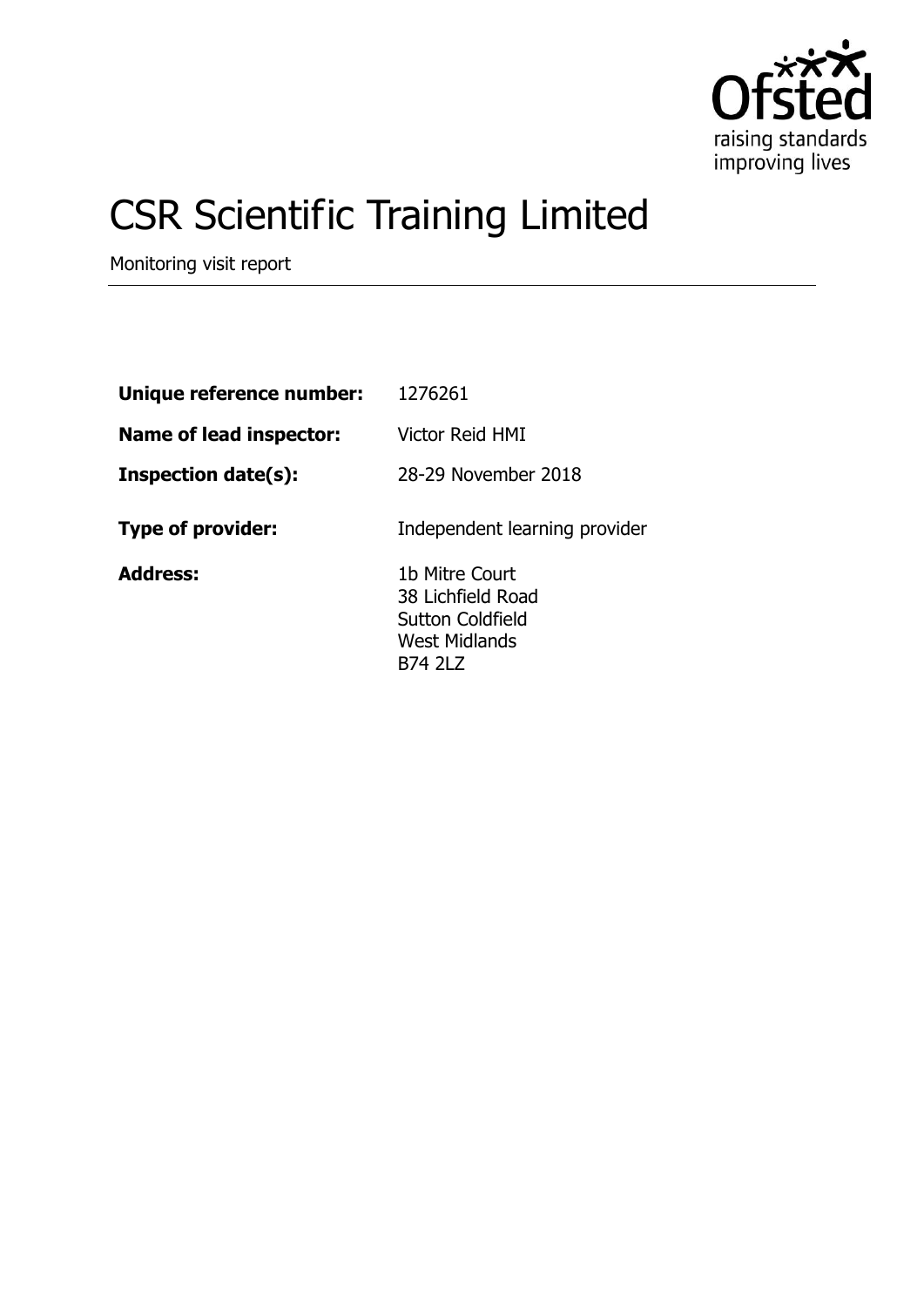

# **Monitoring visit: main findings**

## **Context and focus of visit**

From October 2018, Ofsted undertook to carry out monitoring visits to all newly directly funded providers of apprenticeship training provision which began to be funded from April 2017 or after by ESFA and/or the apprenticeship levy. This monitoring visit was undertaken as part of those arrangements and as outlined in the 'Further education and skills inspection handbook', especially the sections entitled 'Providers newly directly funded to deliver apprenticeship training provision' and 'Monitoring visits'. The focus of these visits is on the three themes set out below.

CSR Scientific Training Limited is a private limited company established in 2007, and was formerly known as Crime Scene Resources Limited. The company provides apprenticeships in health and science-related technical areas, including healthcare science, forensic science, metrology and laboratory sciences. In March 2017, the company was successful in joining the register of apprenticeship training providers. At the time of the monitoring visit, the company had 152 levy-funded apprentices in learning spread across England. Of these, 130 were on recently introduced standards-based apprenticeships in health, science, engineering and manufacturing, ranging from foundation level through to higher apprenticeships. The remaining 22 apprentices are working towards advanced-level framework qualifications in science.

## **Themes**

## **How much progress have leaders made in ensuring that the provider is meeting all the requirements of successful apprenticeship provision?**

#### Company directors have established a clear vision for the company in seeking to meet the workforce development needs of employers and apprentices within the health and scientific-related vocational sectors. Leaders' business and strategic planning is thorough and fully supports the company's day-to-day operations. Key leadership and managerial responsibilities are clearly defined on meeting all the requirements for an apprenticeship. Managers and trainers work effectively as a team and have a clear understanding of their respective roles in ensuring that apprentices enjoy their learning and are supported well in acquiring new vocational knowledge, skills and behaviours.

Leaders and managers meet frequently and use a broad range of pertinent information to monitor closely and evaluate routinely operational performance against a range of key indicators. However, too few of these indicators relate to the in-year evaluation of the quality and standards of apprenticeships. In addition, targets for improvement in the quality improvement plan are not detailed enough for managers to be clear about what actions they should take to achieve the desired outcomes or to be able to evaluate the impact of actions taken. For example, leaders

## **Reasonable progress**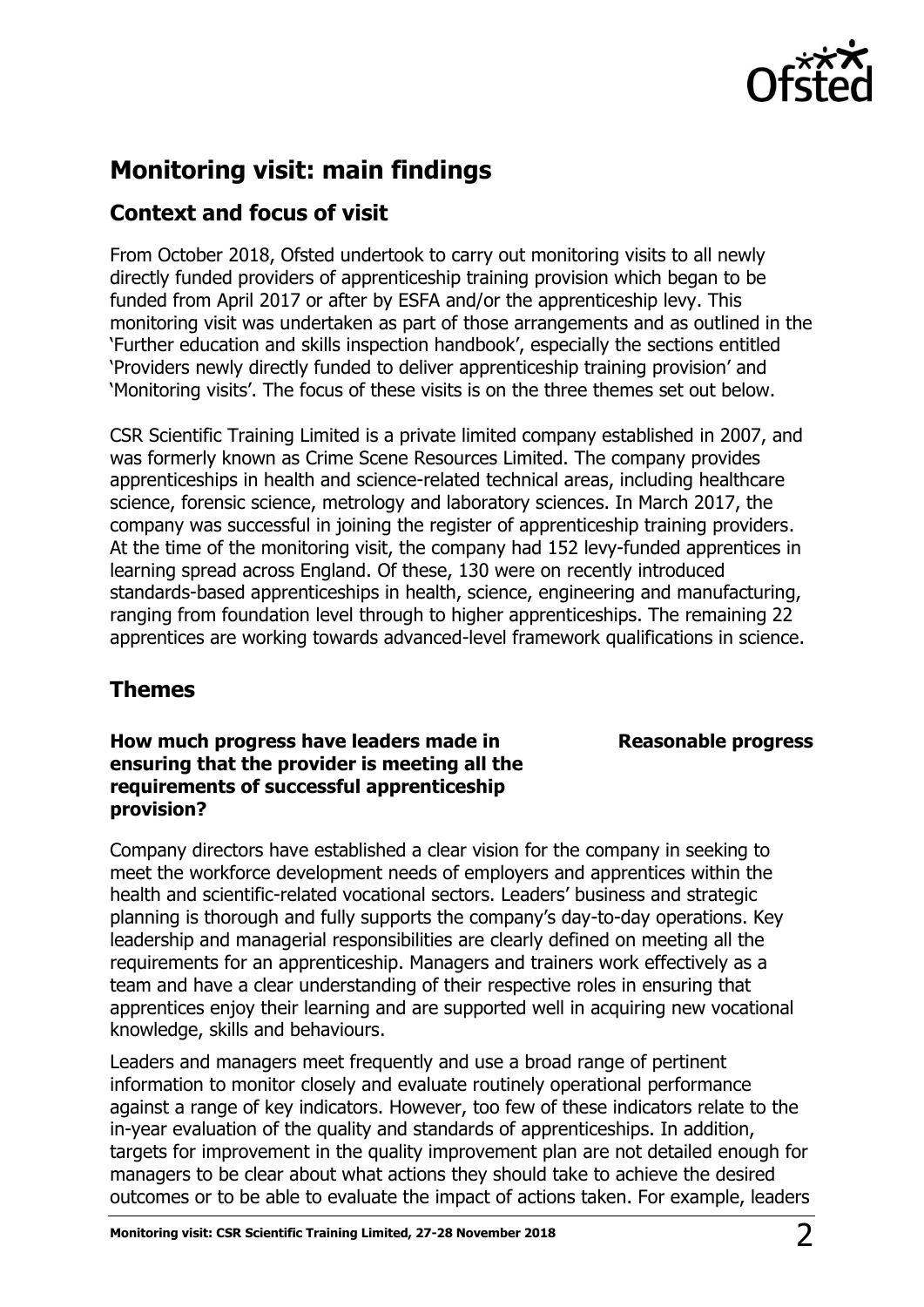

have not set any targets to extend routinely the English and mathematical skills of the more able apprentices who join the course with high-grade GCSEs in these key subjects.

Leaders demonstrate a concise and well-considered strategic vision for the development of the apprenticeship curriculum in meeting regional and national skills priorities. A beneficial range of effective partnerships, established over time, enables leaders to gather useful market intelligence, which informs the planning of the provision. Directors make skilful use of their close involvement with a range of key industry stakeholders, such as professional institutes and 'trailblazer' organisations, to ensure that the apprenticeship curriculum is both reflective of and well aligned to meeting employers' specific workforce needs. For example, leaders have successfully mapped a standards-based apprenticeship in applied science to support staff involved in undertaking criminal detection and investigation work for a regional police force.

Arrangements to improve the quality of teaching, learning and assessment are good. The recently revised observation system is well planned. Observers identify accurately the key features of learning sessions and reviews. Trainers receive detailed and informative feedback following observation with a sharp focus on the impact of planned learning activities on apprentices and the progress that they make. However, observers do not routinely comment on or evaluate the extent to which apprentices are consistently developing their independent learning skills. Enhanced developmental observations for newly appointed trainers are particularly effective in ensuring that they benefit from close monitoring, regular feedback and targeted support. Appropriate links between the outcomes of observations and staff development reviews result in useful actions to improve trainers' performance.

A strong culture of continual professional development exists throughout the organisation. Managers provide staff with good vocational professional development and coaching support to enhance their performance. Trainers, all of whom are highly experienced and well qualified in subjects such as health, biology, biomedical science and immunology, benefit from well-planned and targeted professional development. This helps extend and further develop their skills and expertise for the benefit of apprentices. For example, the minority of trainers who do not possess a teaching qualification are being supported to hone and extend their facilitation and demonstration techniques when presenting to apprentices through the skills they gain by attending a teacher training course.

Leaders have ensured that effective systems are in place to review the quality and performance of the sole subcontractor. Detailed subcontracting agreements set out leaders' high expectations for their apprentices and demonstrate a strong commitment to enabling them to achieve. Very regular monitoring and support for the subcontractor ensure close and detailed oversight; as a result, most apprentices who receive training through the external partner make secure progress in their learning.

Governance arrangements are not yet fully established. Currently, the two founding directors have oversight of the provision and provide appropriate support and challenge to managers. Directors have made reasonable progress in reconstituting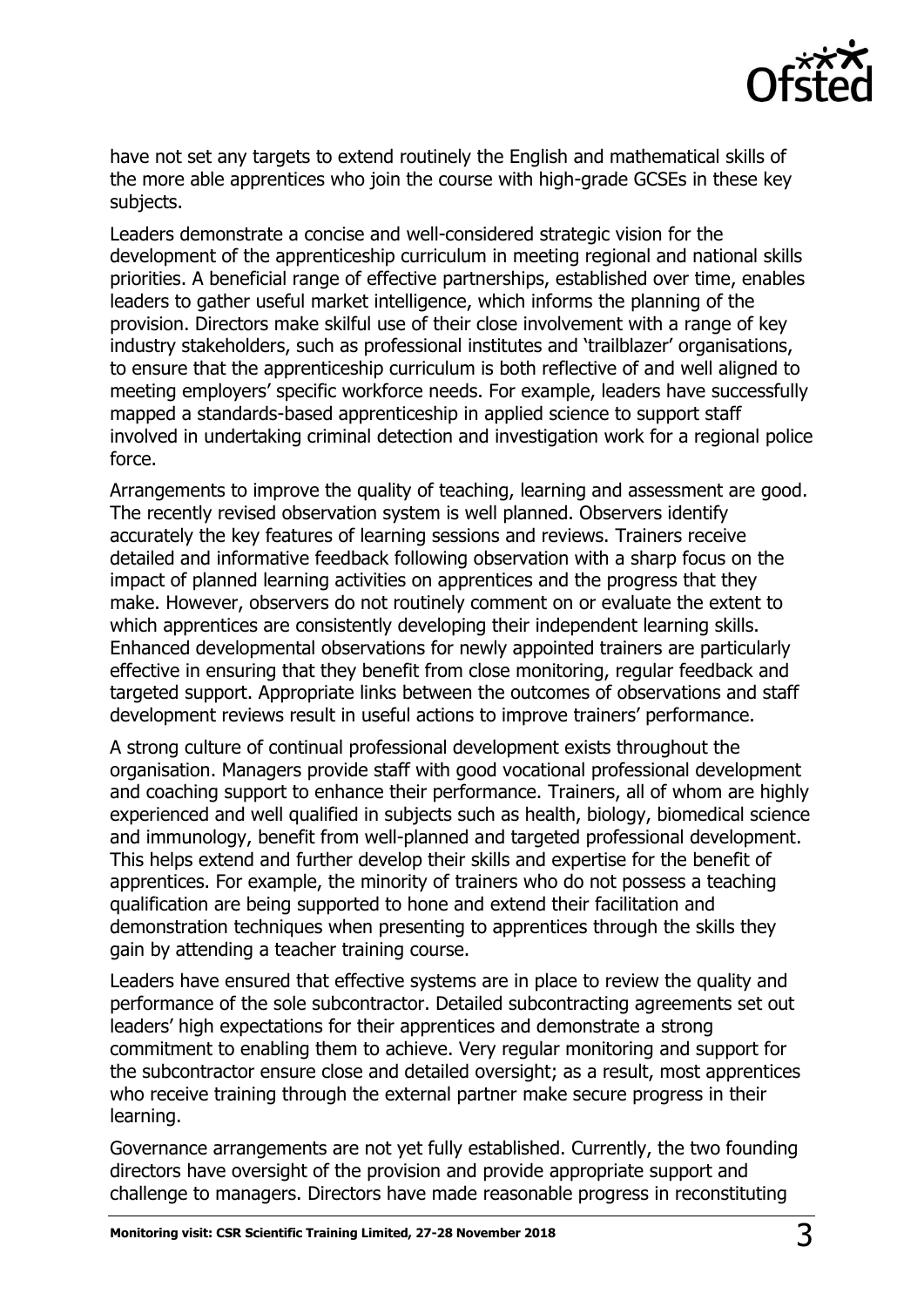

**Reasonable progress**

the operational oversight of the board and have very recently appointed a governor to provide impartial scrutiny and challenge at directors' meetings. However, it is too early to judge the effectiveness of these newly developed arrangements.

#### **What progress have leaders and managers made in ensuring that apprentices benefit from highquality training that leads to positive outcomes for apprentices?**

Initial advice and guidance are comprehensive. Leaders and managers ensure that prospective apprentices benefit from clear careers information and advice about the demands and expectations of working in a range of biotechnology, forensic and science-related industries. As a result, learners make an informed choice about the most appropriate apprenticeship to meet their needs and learn about the knowledge, skills and behaviours they need to demonstrate to complete the course.

Apprentices enjoy their learning and benefit from highly qualified and wellexperienced trainers. Trainers use their extensive expertise about their subjects very effectively to provide well-planned learning activities which motivate and extend apprentices' interest. As a result, apprentices quickly put theory into practice. They confidently develop their knowledge and acquire a good range of scientific and laboratory skills.

Apprentices have access to a good range of industry-standard resources to aid their learning and skills acquisition. Learning resources and equipment at the company's training centre in Birmingham meet apprentices' needs closely. Most apprentices skilfully use the plentiful online resources – including the online learning forum and videos of laboratory and scientific procedures – to extend their learning. For example, they extend their understanding of the importance of adhering to the correct testing procedure when evaluating a patient's tissue or fluid samples.

Strong links with employers ensure that apprentices receive very good support for their learning. Trainers and employers have appropriately high expectations of apprentices. On the few occasions where apprentices fall behind target, tutors respond quickly with support, enabling them to get back rapidly on track with their learning.

Training is well planned and coordinated through clear communication between trainers and workplace mentors. Apprentices benefit from frequent visits to the workplace from trainers, who skilfully use questioning and other forms of assessment to check what apprentices have learned. Apprentices quickly develop a secure understanding of the relevance of theory to practical settings; they often make thorough notes that they use well to consolidate and recap their learning. Feedback provided by trainers is very detailed and constructive, helping apprentices to develop a clear understanding of what they have done well and how they need to improve their future work.

Workplace mentors provide excellent coaching and support that enable apprentices to develop good levels of practical skills. Apprentices take pride in their learning and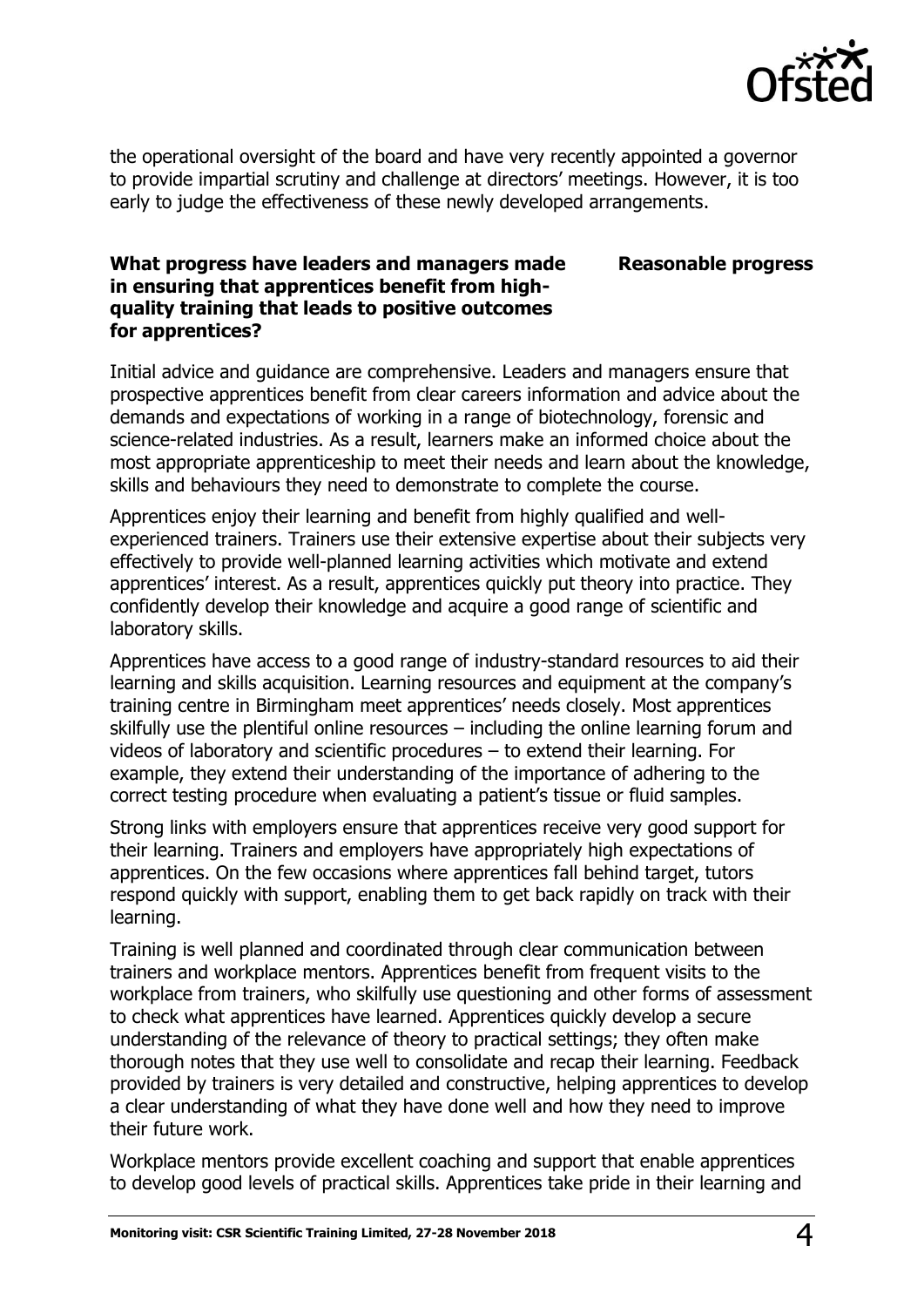

work. For example, apprentices who work as laboratory technicians undertake a variety of complex testing procedures under the watchful eye of more experienced colleagues. These ensure that apprentices follow strict analytical testing protocols and accurately record their findings. The standard of apprentices' work is high and employers value them highly.

Apprentices quickly develop the behaviours that employers value as a result of the comprehensive feedback given to them by their trainers and workplace supervisors. The large majority of apprentices make secure progress compared to their starting points and are encouraged to achieve high grades in assessed examinations.

Apprentices benefit from a broad range of initial and diagnostic assessment activities. Trainers use these effectively to determine accurately apprentices' individual, vocational starting points, and suitability to cope with the demands of an apprenticeship. Trainers precisely identify apprentices' skills in English and mathematics and plan further learning for the small minority who join the course without suitable qualifications in these essential skills. However, trainers do not routinely set challenging targets for the large majority of the most able apprentices, to enable them to develop and extend their skills in literacy or numeracy beyond the minimum level required for their apprenticeship.

#### **How much progress have leaders and managers made in ensuring that effective safeguarding arrangements are in place?**

**Reasonable progress**

Safeguarding arrangements for apprentices are effective. Safeguarding assumes a high priority in leaders' thinking and is a standing agenda item on all senior leadership and board meetings. Staff adhere to and follow company safeguarding policies diligently. Two designated and suitably trained safeguarding officers maintain an appropriate level of vigilance over the health, safety and welfare of apprentices. In the very few instances where safeguarding disclosures have been made, designated officers have managed these sensitively and swiftly. They maintain detailed and concise confidential records setting out the actions taken to keep apprentices safe.

Leaders ensure that good attention is paid to the safe recruitment of staff. Managers maintain an accurate and up-to-date single central record of disclosure clearances undertaken. All staff have recently completed training in both safeguarding and the risks associated with radicalisation and extremism. Trainers are alert and vigilant to any changes in apprentices' behaviours which may indicate that they are at heightened risk or in need of support. Apprentices feel confident that any concerns that they may have would be dealt with quickly by staff.

Leaders ensure that apprentices benefit from an informative and well-planned induction that focuses on inclusive attitudes and behaviours. This induction incorporates a strong emphasis on British values, personal safety – including when online – and awareness of the threats posed by those promoting extremist views.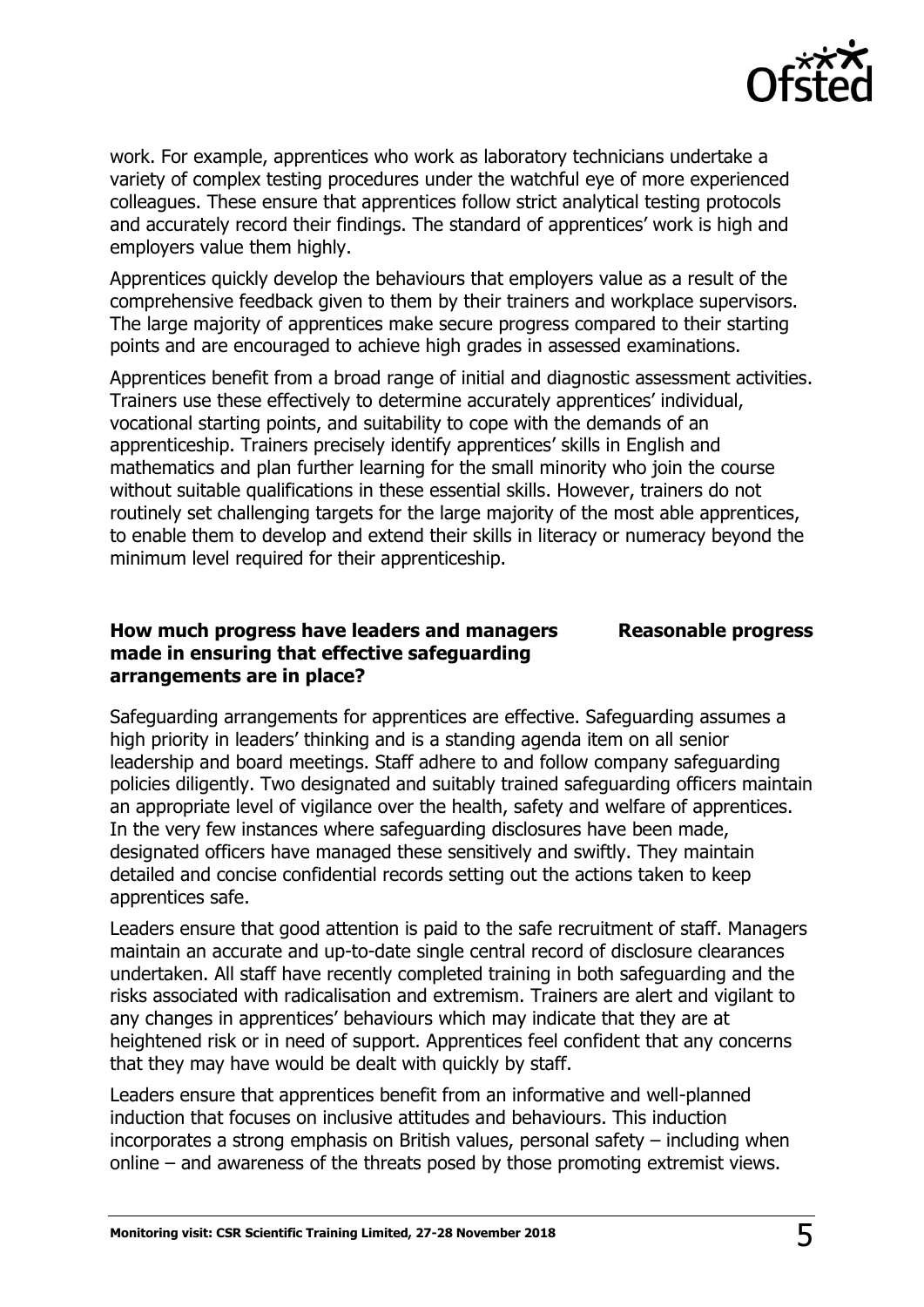

Trainers ensure that apprentices have a secure understanding of the dangers of internet grooming, bullying and abuse. Staff place a high priority on protecting learners from these hazards. Trainers regularly reinforce at planned reviews apprentices' awareness of how to keep safe online.

Health and safety in the workplace are monitored and managed well. Staff undertake detailed and informative workplace risk assessments before apprentices start their training. Trainers ensure that health and safety are a high priority in their thinking by skilful use of their detailed working knowledge of scientific and laboratory procedures. This ensures that apprentices follow closely approved method statements when working with hazardous chemicals and substances. Apprentices benefit from the early prioritisation and delivery of health and safety units such as the safe handling of bio-hazardous materials. As a result, they develop a secure understanding how to keep themselves and others safe.

Very recently developed policies related to 'Prevent', e-safety and acceptable use of information technology set out leaders' determination to protect apprentices from the dangers associated with extremism and radicalisation while online and using social media. However, the board has not yet formally approved these policies. In addition, leaders have not yet developed a 'Prevent' action plan setting out how they will exercise due regard to promoting and further developing apprentices' and staff's understanding of the principles related to the 'Prevent' duty.